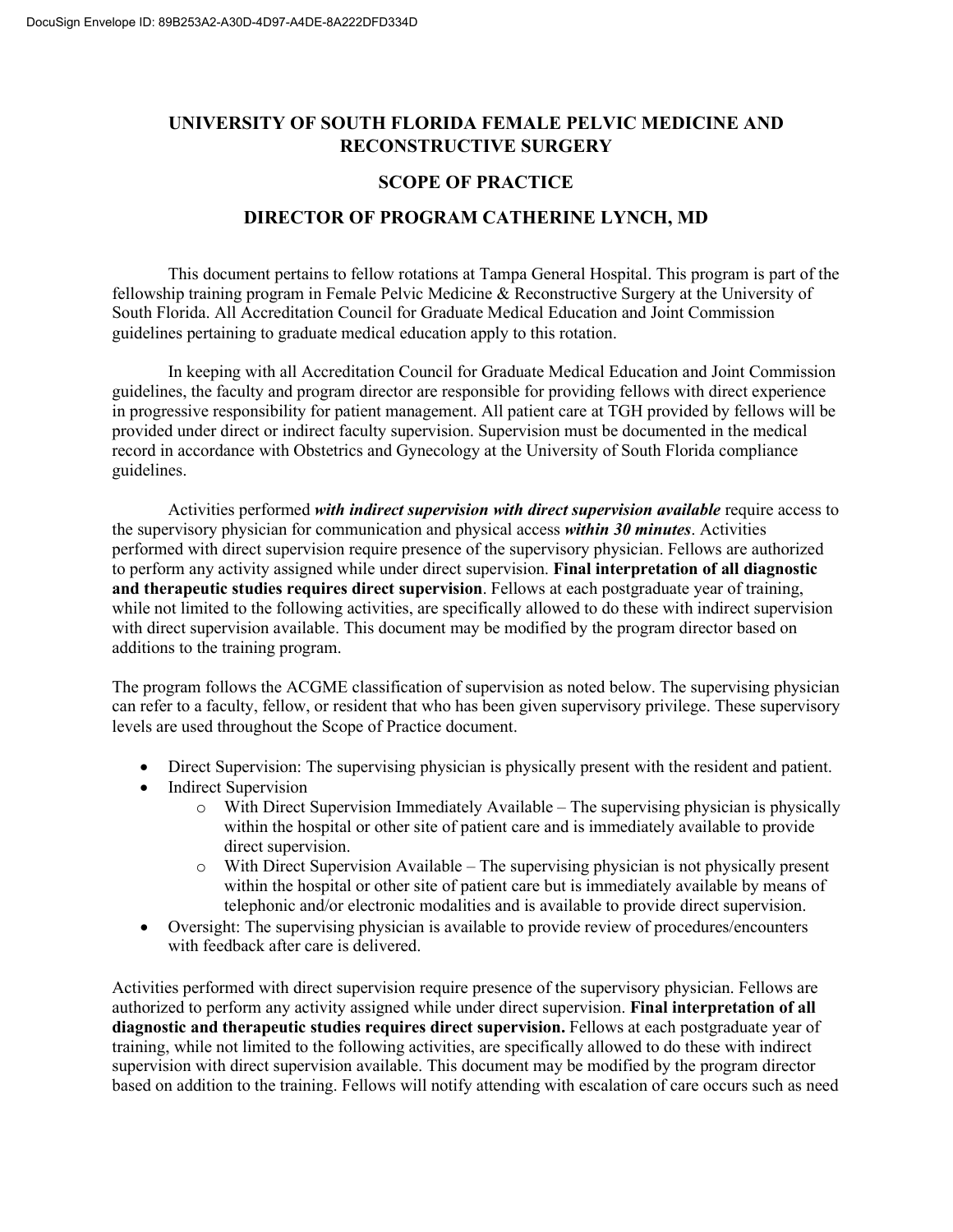for transfer to ICU, stat consult for cardiac care/consultation, or unstable condition for need to transfer patient to operating room

# **PGY 5 - 7**

### **With Direct Supervision Immediately Available or Available**

#### *Fellows Shall:*

- *1) Do pertinent history and physical examination & develop diagnostic and therapeutic plans for:*
	- *a. Ambulatory*
	- *b. Preoperative and hospitalized patients on the FPMRS service*
- *2) Provide ongoing care for ambulatory patients with pelvic floor disorder*
- *3) Learn proper techniques for performing*
	- *a. Urodynamics*
	- *b. Bladder installations*
	- *c. Bladder catheterizations*
- *4) Recognize and provide proper management for postoperative emergencies*
- *5) Provide consults to physicians in other specialties, regarding pelvic floor disorders in their patients*
- *6) Develop a plan for a research project*

# **PGY 5 - 7**

# **With Direct Supervision or Direct Supervision for the Critical Portions of the Procedure**

*Fellows Shall:* 

- *1) Surgical procedures*
	- *a. Laparoscopic port placement*
	- *b. Robotic surgery docking and instrument placement*
	- *c. Placement of sacral neuromodulator leads and pulse generators*
	- *d. Operative Cystoscopy*
		- *i. Bladder biopsy*
		- *ii. Stent placement*
		- *iii. Retrograde pyelogram*
		- *iv. Intradetrusor chemodenervation*
	- *e. Surgical entry into the abdominal cavity via open or endoscopic technique*
	- *f. Basic gynecologic procedures*
		- *i. Hysterectomy, bilateral salpingo-oophorectomy open and endoscopic*
		- *ii. Tubal ligations*
	- *g. Simple transvaginal procedures*
		- *i. Suburethral sling*
		- *ii. Anterior/posterior repair, Perineorraphy*
	- *h. Urogynecologic procedures*
		- *i. Vaginal repair of pelvic organ prolapse*
			- *1. Anterior and posterior colporrhaphy*
			- *2. Apical suspensions*
		- *ii. Laparoscopic or abdominal repair of pelvic organ prolapse*
		- *iii. Surgery for stress urinary incontinence*
			- *1. Urethral bulking*